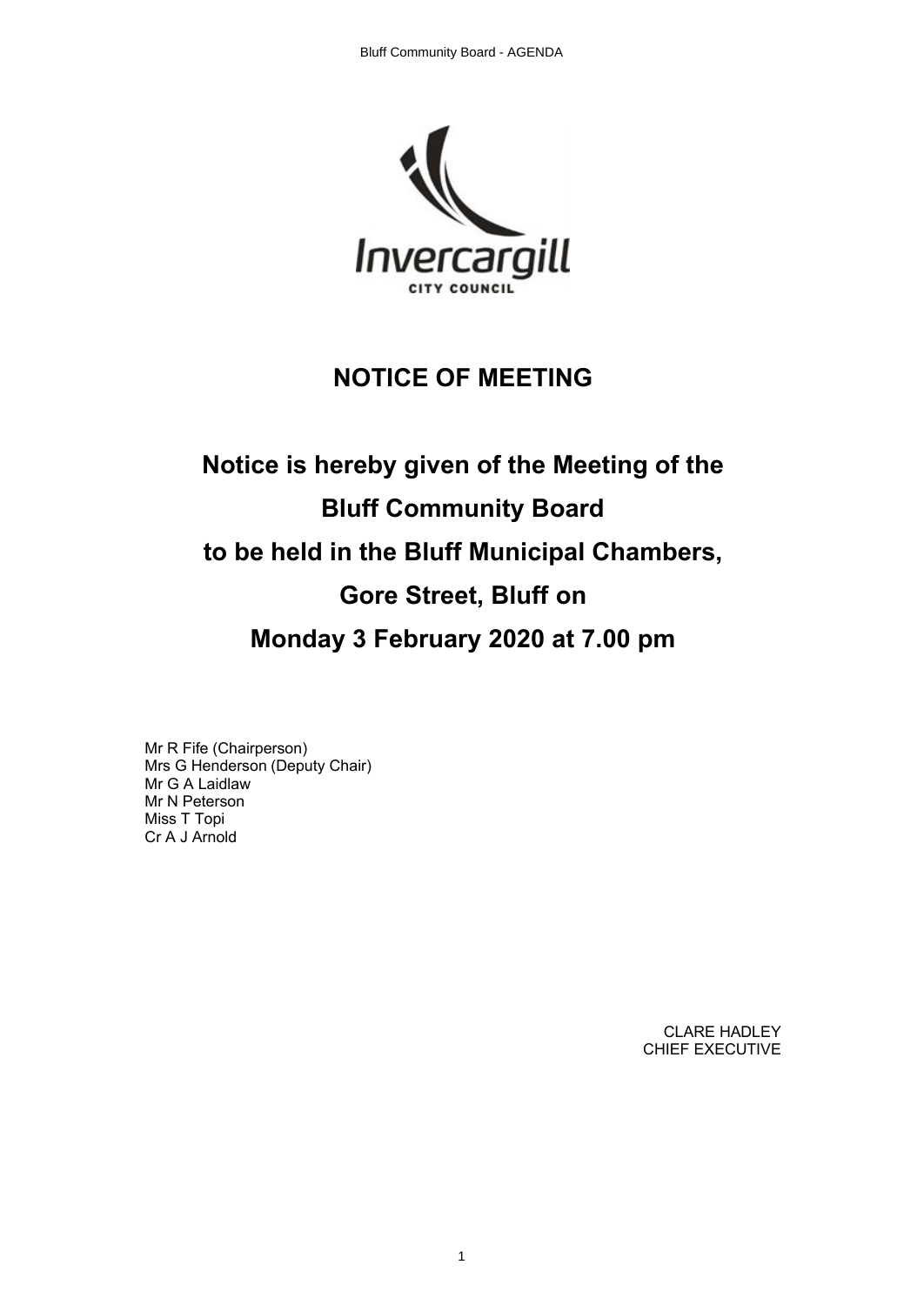# **A G E N D A**

|     |                                                                         | Page |
|-----|-------------------------------------------------------------------------|------|
| 1.  | <b>APOLOGIES</b>                                                        |      |
| 2.  | <b>PUBLIC FORUM</b>                                                     |      |
| 3.  | <b>INTEREST REGISTER</b>                                                | 4    |
| 4.  | <b>MINUTES OF THE MEETING HELD ON 18 NOVEMBER 2019</b>                  | 6    |
| 5.  | <b>MATTERS ARISING</b>                                                  |      |
| 6.  | <b>REPORT OF THE BLUFF PUBLICITY/PROMOTIONS OFFICER</b>                 | 11   |
| 7.  | <b>ACTION SHEET</b>                                                     | 13   |
|     | <b>APPENDIX 1</b><br>7.1                                                | 14   |
| 8.  | <b>BLUFF COMMUNITY BOARD - CHAIRMAN'S REPORT</b>                        |      |
|     | To be tabled.                                                           |      |
| 9.  | <b>FINANCIAL STATEMENTS</b>                                             | 16   |
| 10. | <b>URGENT BUSINESS</b>                                                  |      |
| 11. | <b>PUBLIC EXCLUDED SESSION</b>                                          |      |
|     | Moved, seconded that the public be excluded from the following parts of |      |

*(a) Confirmation of Bluff Community Board Minutes – 18 November 2019.*

the proceedings of this meeting; namely

The general subject of each matter to be considered while the public is excluded, the reason for passing this resolution in relation to each matter, and the specific grounds under Section 48(1) of the Local Government Official Information and Meetings Act 1987 for the passing of this resolution are as follows: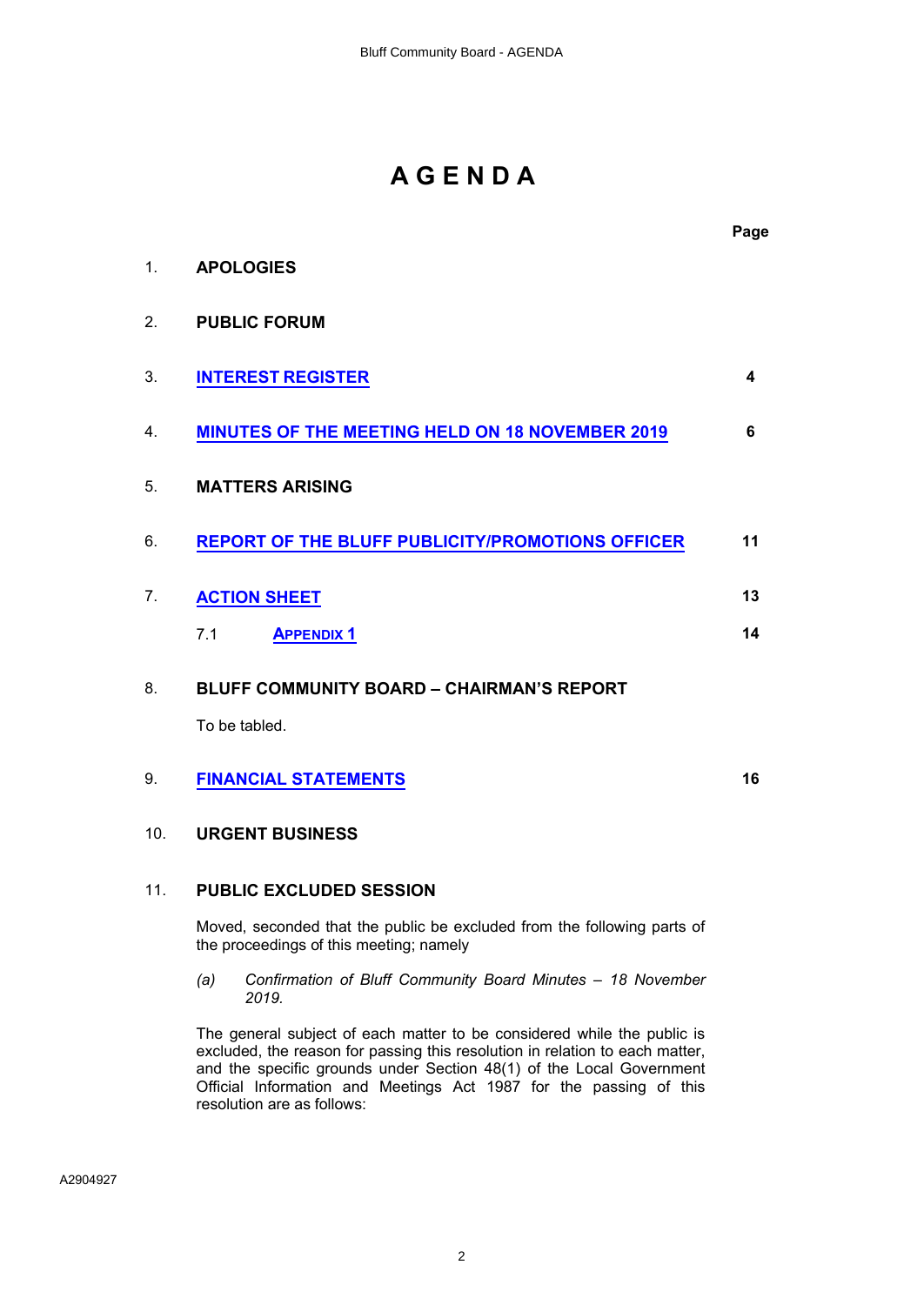| General subject of                                 | be | Reason for passing this                                                                                                                                                                       | <b>Ground(s) under Section</b> |
|----------------------------------------------------|----|-----------------------------------------------------------------------------------------------------------------------------------------------------------------------------------------------|--------------------------------|
| each matter to                                     |    | resolution in relation to                                                                                                                                                                     | 48(1) for the passing of       |
| considered                                         |    | each matter                                                                                                                                                                                   | this resolution                |
| Confirmation<br><b>Minutes</b><br>18 November 2019 | οf | Enable<br>local<br>any<br>authority<br>holding<br>the<br>information to carry<br>on<br>prejudice<br>without<br>or -<br>disadvantage, (including<br>commercial and industrial<br>negotiations) | Section 7(2)(i)                |

A2904927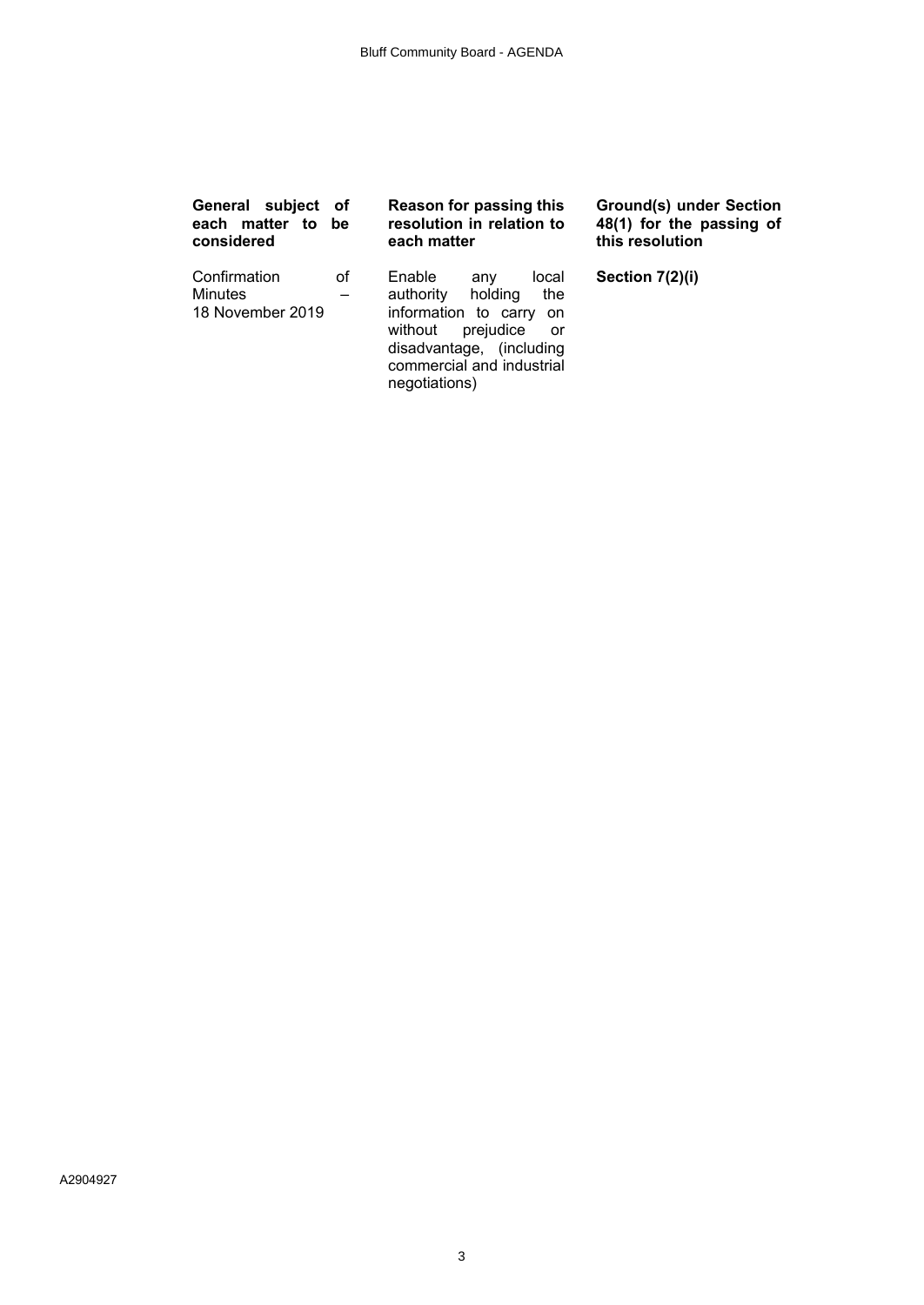# **BLUFF COMMUNITY BOARD**

# **INTEREST REGISTER**

<span id="page-3-0"></span>

|                        | <b>ELECTED MEMBERS</b>        |                              |  |  |  |
|------------------------|-------------------------------|------------------------------|--|--|--|
| <b>NAME</b>            | <b>INTERESTS</b>              |                              |  |  |  |
| <b>Cr Allan Arnold</b> | Invercargill City Council     | Councillor                   |  |  |  |
|                        | Ziff's Café Bar Ltd           | <b>Executive Director</b>    |  |  |  |
|                        | <b>Buster Crabb Ltd</b>       | <b>Executive Director</b>    |  |  |  |
|                        | Ziff's Tour Ltd               | <b>Executive Director</b>    |  |  |  |
|                        | Ziff's HR Ltd                 | <b>Executive Director</b>    |  |  |  |
|                        | Ziff's Trust                  | <b>Trustee Administrator</b> |  |  |  |
|                        | <b>NZMCA</b>                  | Member                       |  |  |  |
|                        | Southland Aero Club           | Member                       |  |  |  |
|                        | Invercargill Club             | Member                       |  |  |  |
|                        | Invercargill East Rotary      | Member                       |  |  |  |
| <b>Cr Peter Kett</b>   | Invercargill City Council     | Councillor                   |  |  |  |
| <b>Raymond Fife</b>    | <b>Bluff Community Board</b>  | <b>Board Member</b>          |  |  |  |
|                        | <b>Bluff Charitable Trust</b> | Chairman                     |  |  |  |
|                        | <b>Bluff Maritime Museum</b>  | Chairman                     |  |  |  |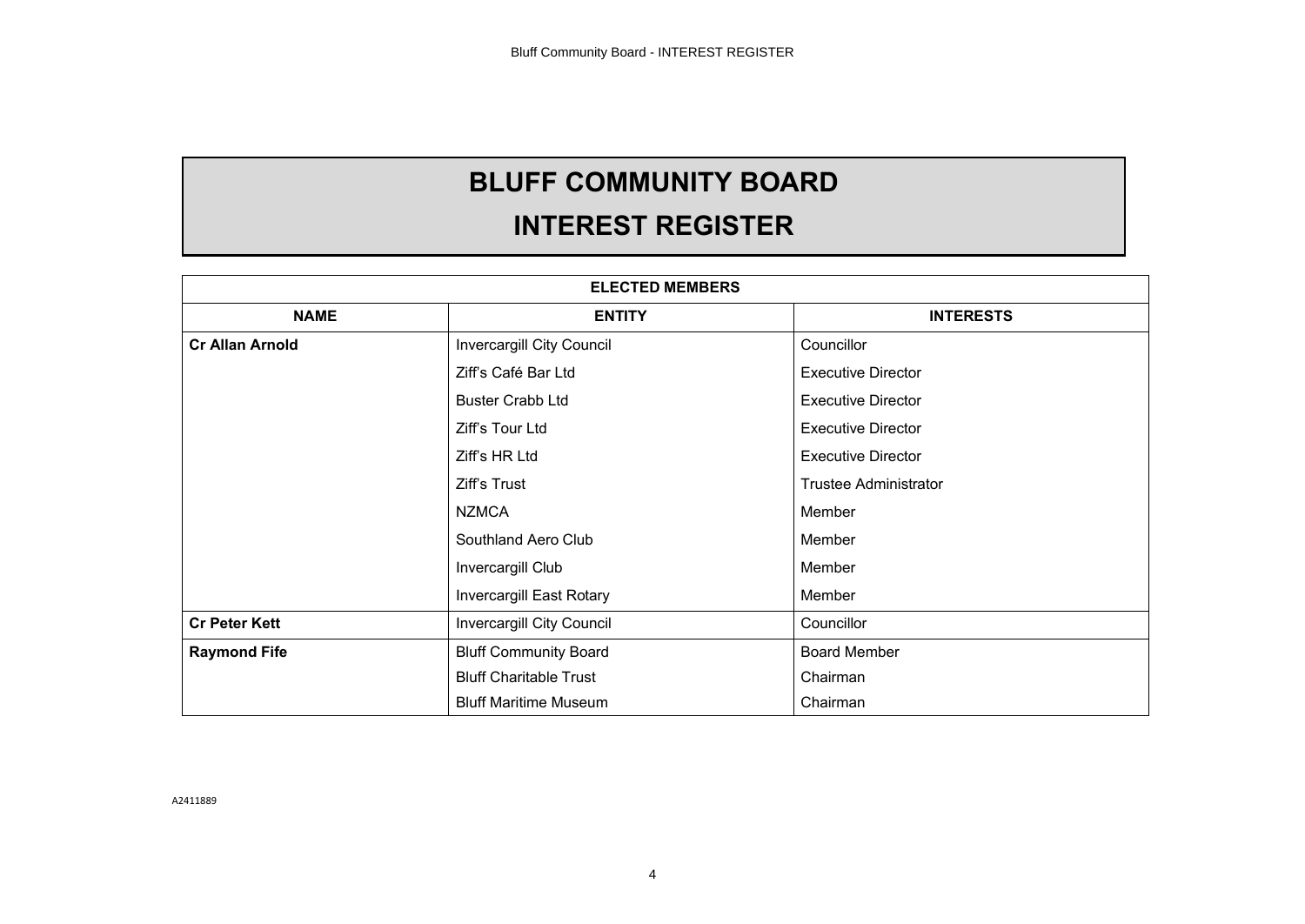| Gloria Henderson      | <b>Bluff Community Board</b> | <b>Board Member</b> |
|-----------------------|------------------------------|---------------------|
| <b>Graham Laidlaw</b> | <b>Bluff Community Board</b> | <b>Board Member</b> |
| <b>Noel Peterson</b>  | <b>Bluff Community Board</b> | <b>Board Member</b> |
| Tammi Topi            | <b>Bluff Community Board</b> | <b>Board Member</b> |

A2411889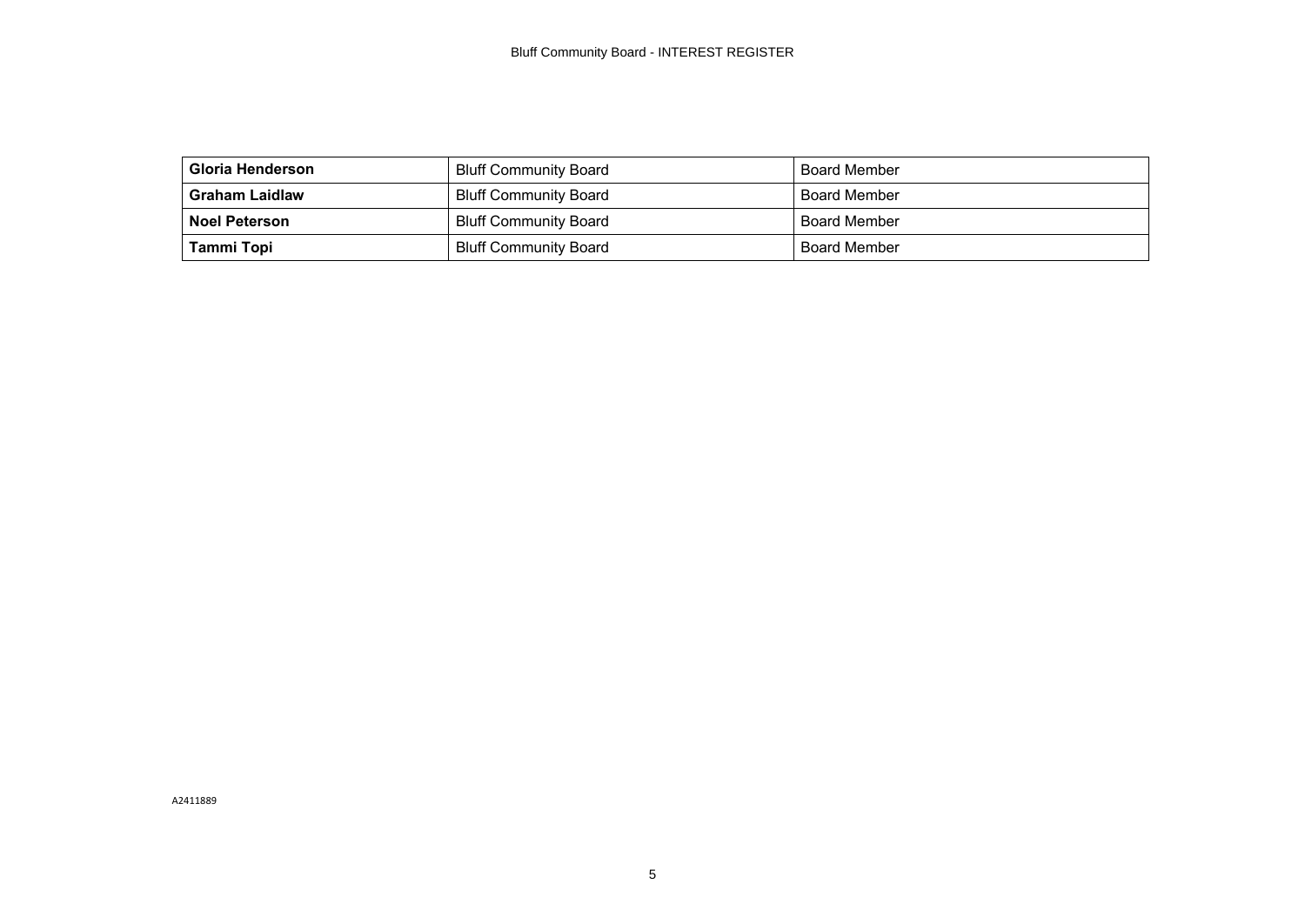#### <span id="page-5-0"></span>**MINUTES OF A MEETING OF THE BLUFF COMMUNITY BOARD HELD IN THE BLUFF MUNICIPAL CHAMBERS, GORE STREET, BLUFF ON MONDAY 18 NOVEMBER 2019 AT 7.00 PM**

#### **PRESENT:** Mr R Fife (Chair) Mrs G Henderson Mr G A Laidlaw Mr N Peterson Miss T Topi Cr A J Arnold

**IN ATTENDANCE:** Mr R Pearson – Roading Manager Ms L McCoy – Parks Planning Manager Mrs N Allan – Service Centre Manager Mr L Beer – Bluff Publicity/Promotions Officer Ms M Sievwright – Committee Secretary

#### 2. **APOLOGY**

Cr A J Arnold and N Peterson for lateness.

Move G Henderson, R Laidlaw and **RESOLVED** that the apologies be accepted.

#### 3. **PUBLIC FORUM**

Nil

#### 4. **INTEREST REGISTER**

Moved R Laidlaw, seconded G Henderson and **RESOLVED** that the report be received and that the Interest Register be updated.

#### 5. **MINUTES OF MEETING HELD 2 SEPTEMBER 2019 AND THE INAUGURAL MEETING HELD ON 30 OCTOBER 2019**

Moved R Fife, seconded G Laidlaw and **RESOLVED** that the minutes be accepted as a true and correct record.

#### 6. **MATTERS ARISING**

A letter had been sent to St John congratulating them on their achievement.

#### 7. **REPORT OF THE PUBLICITY/PROMOTIONS OFFICER**

Moved G Henderson, seconded T Topi that the report be received.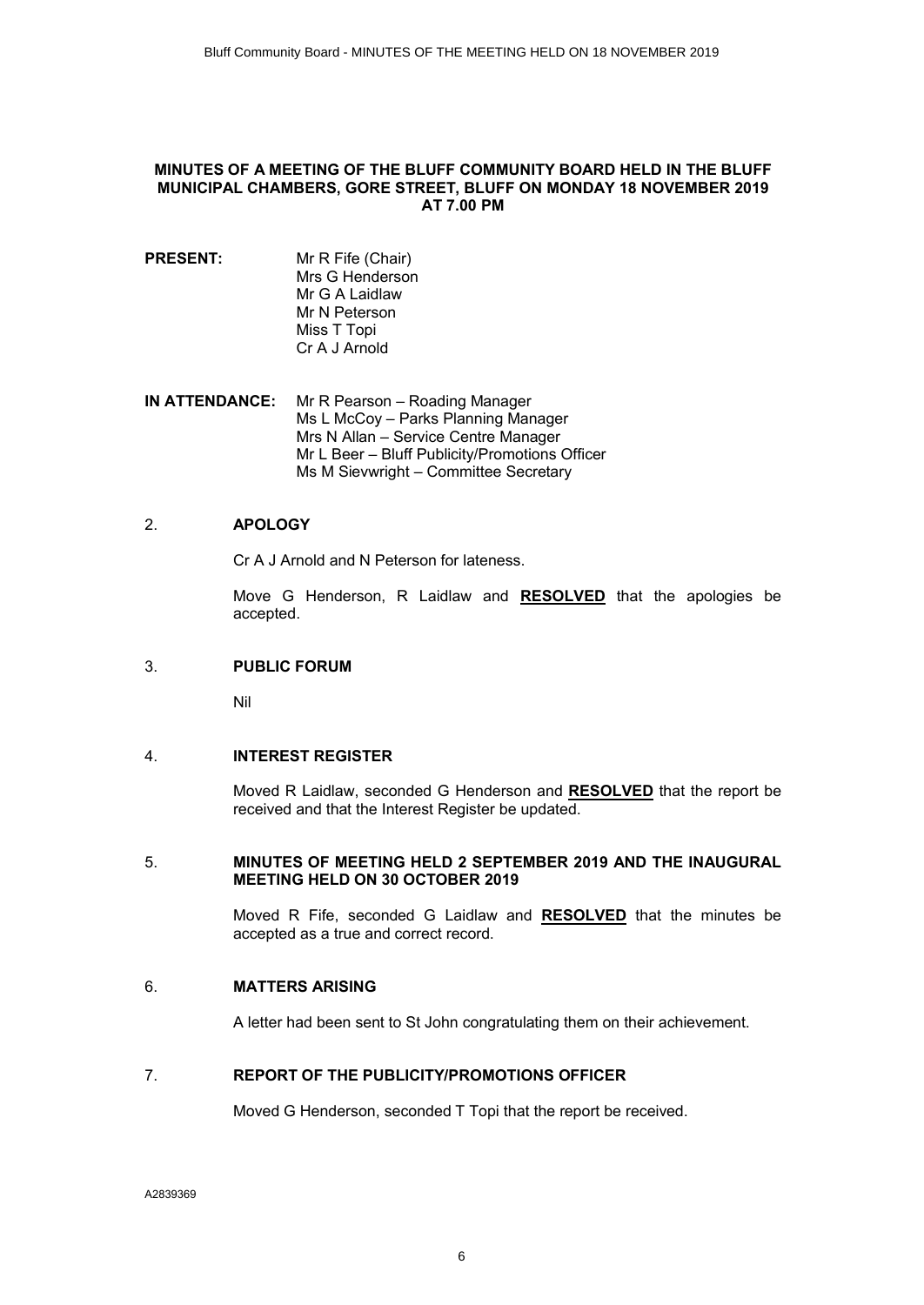Mr Beer took the meeting through the report. Key points included:

- Star Insurance was the new naming rights sponsor. The logistical details were still progressing and he was looking for more volunteers. The Bluff Motorcycle Club were looking to have Bluff Promotions set up for the hill climb from next year. He was working with the Parks Department to ensure there would be enough car parking at the bottom of the hill.
- ∑ A couple of dates had been identified for the Summer Sounds, however these will not work, but he hoped to have this sorted by the end of the week. A funding application would be submitted to Creative Communities.
- The cemetery tour had been successful with plenty of media coverage.
- The Cruise Ready Bluff seminar was a good way to make contact with various agents.
- ∑ Bluff Promotions was looking with professional website companies rather than having this in-house. This was because staff were constantly changing.

In response to a question regarding returns of the Burt Munro funding, Mr Beer said he would look at a contract with regard to how the money was divided. As the event grew and got bigger so did the costs, and hiring more trucks could diminish the profitability for the group.

The motion, now being put, was **RESOLVED** in the **affirmative.**

#### 8. **ACTION SHEET**

Moved G Laidlaw, seconded T Topi that the report be received.

Mr Pearson and Ms McCoy were in attendance and took the meeting through the report. Key points included:

The Bluff to Invercargill cycleway had been tendered with four tenders being evaluated. A preferred contractor had been selected and a meeting would be held to discuss minor issues. There had been ongoing discussions with NZTA regarding funding and future maintenance which had been resolved. Project costs were within budget and approval for the contract would need to be signed off by the Chief Executive within the next few weeks. It was suggested that the work in the 100 km area be started first. An agreement with KiwiRail at Awarua was still to be held but the decision would be to proceed. The track would be approximately 2.5 metres wide and gravel, which hopefully NZTA would fund part of. Works around the Greenhills overbridge would be involved and NZTA were building a bund behind the wire rope barrier at Ocean Beach. The contractor was not likely to start before Christmas as the Heritage Authority would need to give their approval. It was estimated this work would take six months to complete, starting at both ends and meeting in the middle.

**Note:** N Patterson arrived at 7.28 pm.

- The water fountain for the skate park had been ordered and would be able to be seen from the road. The configuration of the entrance would be changed so the fountain would be accessible to wheelchairs.
- ∑ Gore Street playground had archaeological approval and new equipment would be added in February.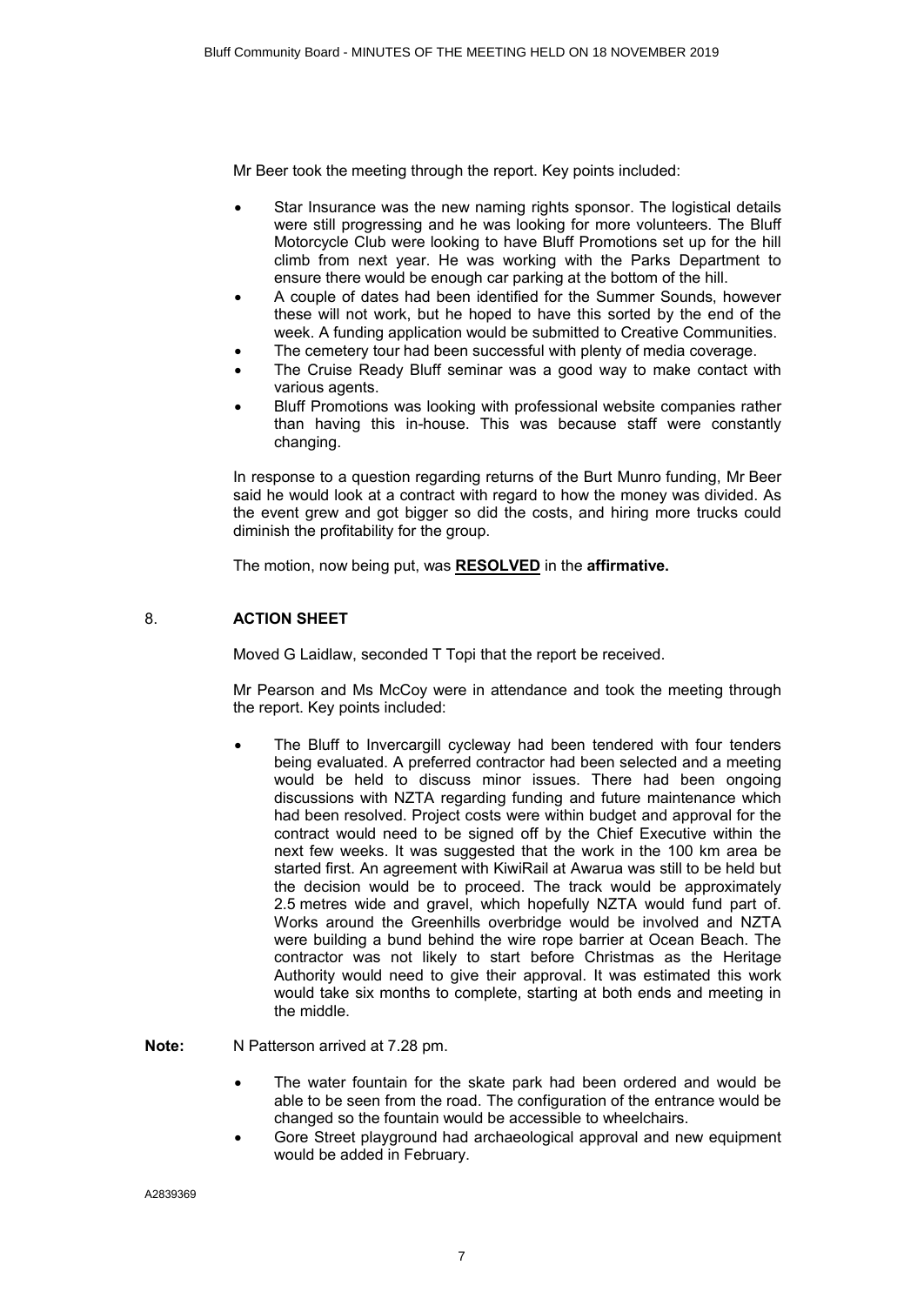∑ Bluff Information Kiosk was progressing.

**Note:** Cr A J Arnold arrived at 7.33 pm.

- ∑ No significant work would be undertaken for the Bluff Hill Climb as there was not enough time. This would be further discussed when the Master Plan was available.
- The Bluff Memorial needed a significant amount of work to stabilise the ground underneath or it could be moved to futureproof it. The report from Opus would be forwarded to the Community Board members.

Mr Pearson gave an update on the Ocean Beach investigation. Council had recently engaged an engineering specialised company to do the detailed site investigation and develop a remedial options assessment. They would identify what type of fill was in the area and what remedial options there were. This area included the car park, around the coastline to behind the old freezing works to where the pumping station was. The problem was quite extensive and was a major problem.

Ms McCoy said the bluff boat ramp was underway with a detailed design. They would start from the water then move back. It was difficult to finalise a timeframe due to overseas contractors.

N Peterson asked who had cut the trees by the reservoir. These trees were 150 years old and no notification had been given. Ms McCoy said wildling pines had been cut but she was unaware of the other trees. She would look into this.

G Henderson said there was noxious weeds in Henderson Street. Mr Pearson would look into this.

The motion, now being put, was **RESOLVED** in the **affirmative.**

#### 9. **CHAIRMAN'S REPORT**

#### 9.1 **Cruise Ready Bluff**

There would be a 25% increase is ships in Bluff for the coming year. It was agreed an experience was needed for more ships to be enticed to come.

#### 9.2 **Old Cemetery Tour**

R Fife wanted to congratulate the Bluff History Group who undertook this tour as there was a lot of history which could attract people to Bluff.

#### 9.3 **Bluff Bursaries**

Notices for these bursaries would be advertised with the closing date being Friday 17 January 2020.

#### 9.4 **Tiwai Closure**

R Fife said he hoped an agreement could be reached as this would affect many in the Bluff community, whether as direct workers or contractors. He would organise a meeting with Tiwai for a tour of the facility.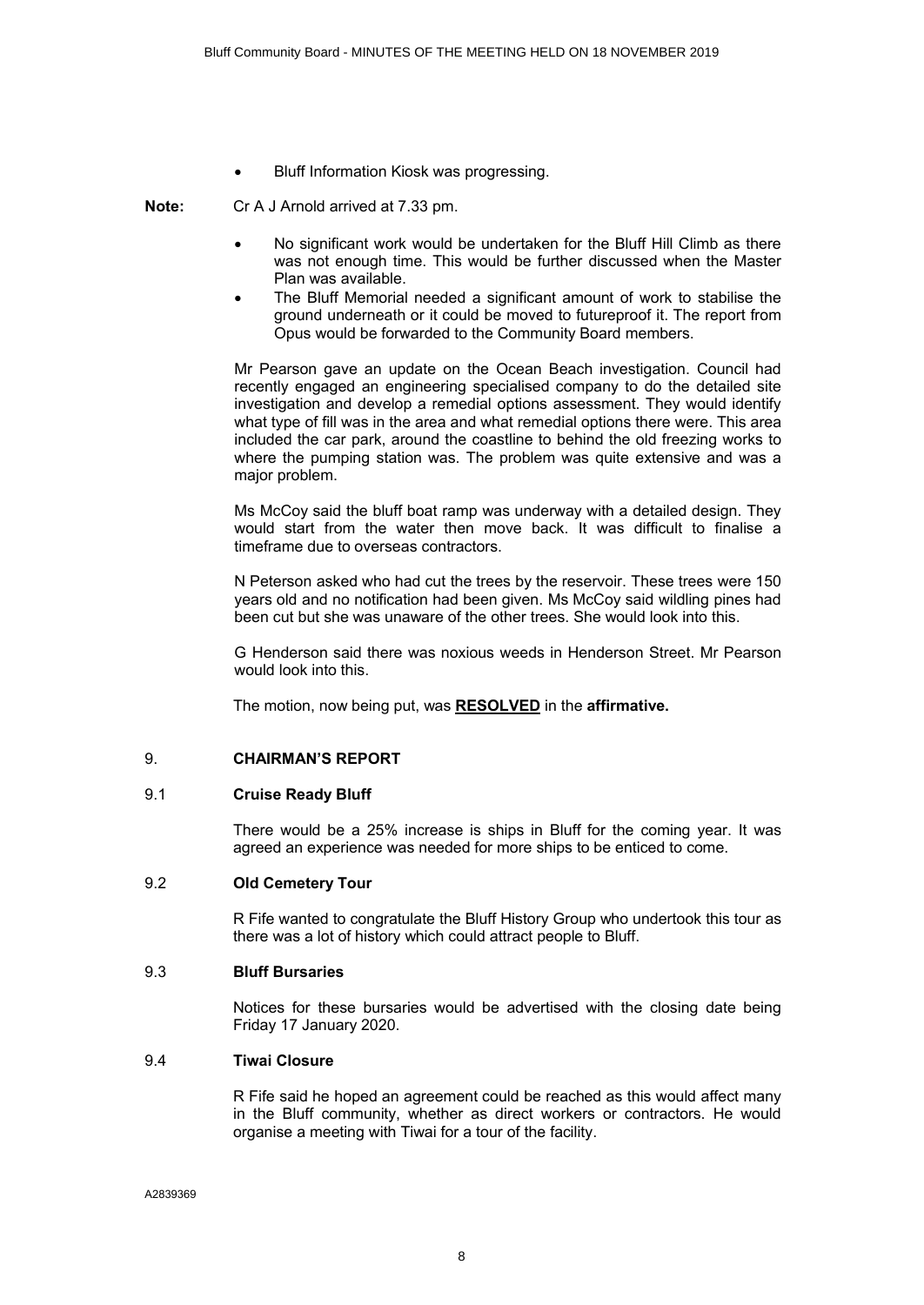#### 9.5 **Christmas Function**

The Marae was fully booked so if there is interest R Fife would arrange to go somewhere else.

Moved R Fife, seconded N Peterson and **RESOLVED** that the Bluff Community Board hold its Christmas function.

Moved R Fife, seconded T Topi and **RESOLVED** that the report be received.

#### 10. **FINANCIAL STATEMENTS**

Moved Cr Arnold, seconded G Laidlaw and **RESOLVED** that the financial report be received.

#### 11. **URGENT BUSINESS**

#### 11.1 **Garden Club**

G Henderson said the Garden Club had purchased a dandelion sculpture and wanted to put this by the Christmas tree on the greenbelt. Mr Pearson would contact everyone to clarify what is happening.

#### 11.2 **Disorder and Lawlessness in Bluff**

It was agreed that this needed to be further discussed.

#### 12. **PUBLIC EXCLUDED SESSION**

Moved R Fife, seconded N Patterson and **RESOLVED** that the public be excluded from the following parts of the proceedings of this meeting, namely:

- *(a) Presentation by Great South*
- *(b) Presentation by Southland Mountain Bike Club*
- *(c) Slaney Street*

The general subject of each matter to be considered while the public is excluded, the reason for passing this resolution in relation to each matter, and the specific grounds under Section 48(1)(d) of the Local Government Official Information and Meetings Act 1987 for the passing of this resolution are as follows:

| General<br>subject<br>of each matter to<br>be considered | for<br>passing<br><b>Reason</b><br>resolution<br>this<br>in<br>relation to each matter                                                                                 | Ground(s)<br>under<br>Section 48(1)<br>the<br>for<br>this<br>passing<br>оf<br>resolution |
|----------------------------------------------------------|------------------------------------------------------------------------------------------------------------------------------------------------------------------------|------------------------------------------------------------------------------------------|
| Presentation<br>(a)<br>by Great<br>South                 | Enable any local<br>authority holding the<br>information to carry on<br>without prejudice or<br>disadvantage, (including<br>commercial and<br>industrial negotiations) | Section 7(2)(i)                                                                          |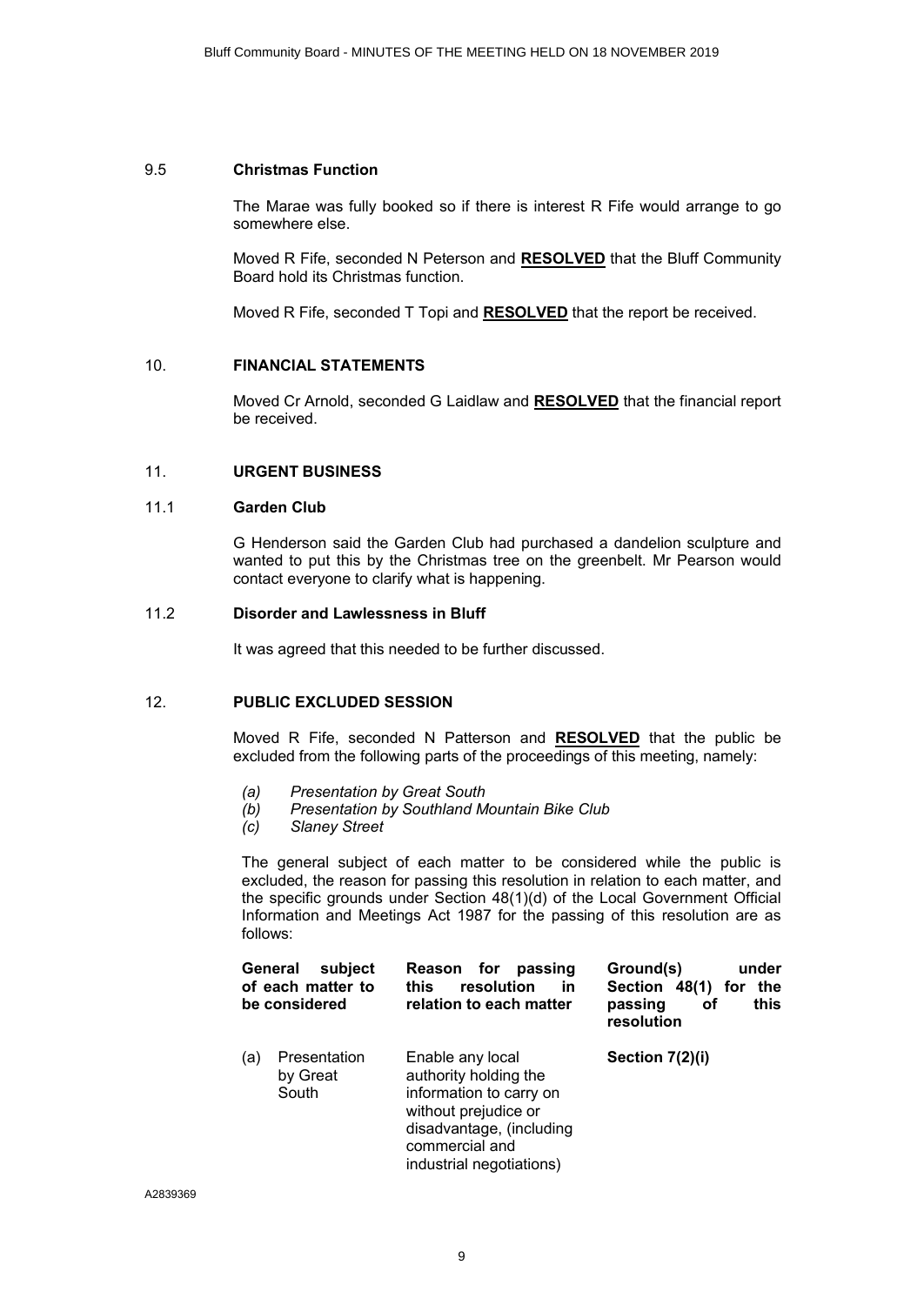| (b) | Presentation<br>by Southland<br>Mountain<br><b>Bike Club</b> | Enable any local<br>authority holding the<br>information to carry on<br>without prejudice or<br>disadvantage, (including<br>commercial and<br>industrial negotiations) | Section 7(2)(i) |
|-----|--------------------------------------------------------------|------------------------------------------------------------------------------------------------------------------------------------------------------------------------|-----------------|
| (c) | <b>Slaney Street</b>                                         | Enable any local<br>authority holding the<br>information to carry on<br>without prejudice or<br>disadvantage, (including<br>commercial and<br>industrial negotiations) | Section 7(2)(i) |

There being no further business, the meeting finished at 9.05 pm.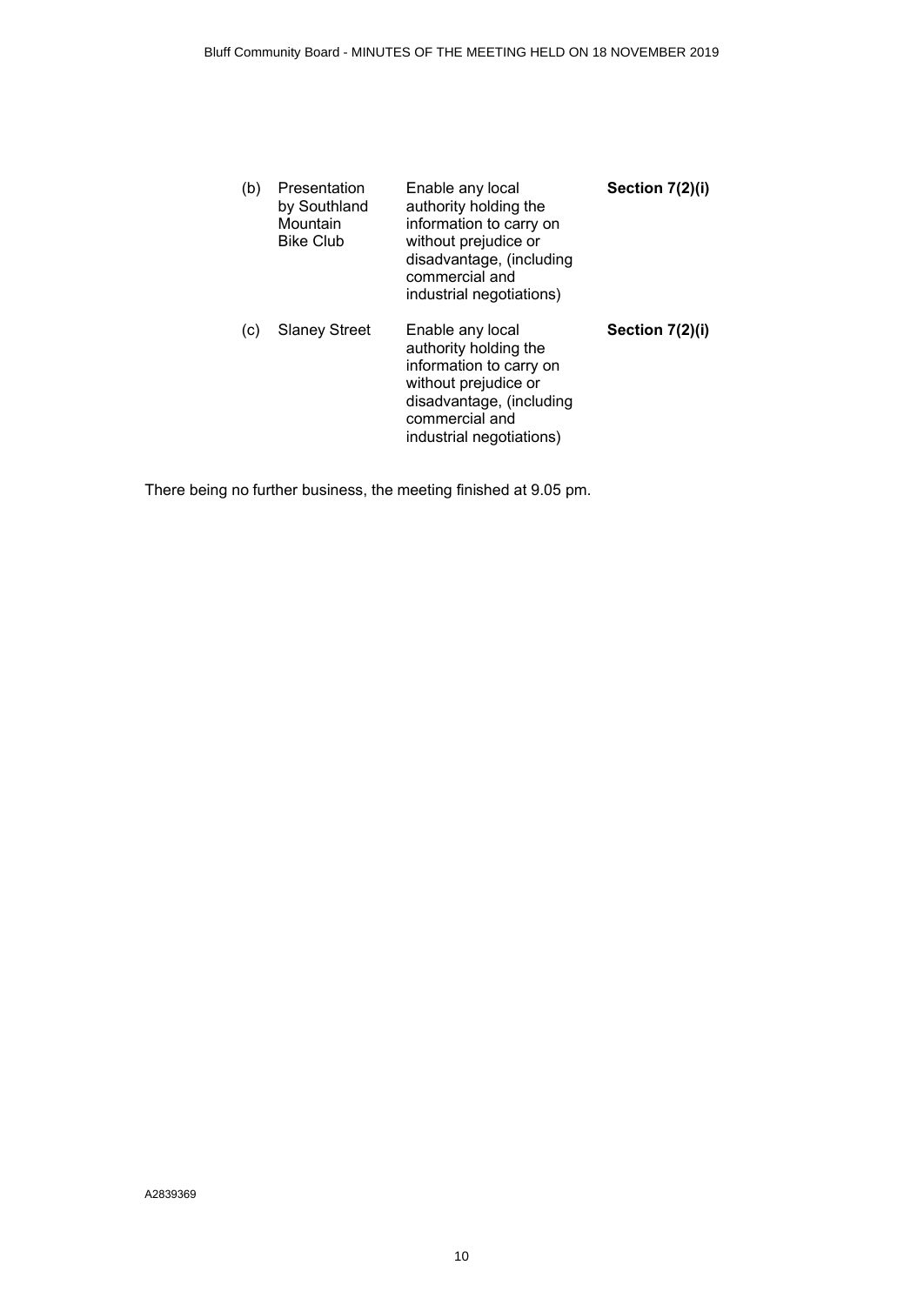#### <span id="page-10-0"></span>**TO: BLUFF COMMUNITY BOARD**

#### **FROM: LINDSAY BEER - BLUFF PUBLICITY/PROMOTIONS OFFICER**

#### **MEETING DATE: MONDAY 3 FEBRUARY 2020**

#### **REPORT OF THE BLUFF PUBLICITY/PROMOTIONS OFFICER**

#### **RECOMMENDATIONS**

#### **It is recommended that this report be received.**

#### **STAR INSURANCE BURT MUNRO CHALLENGE BLUFF HILLCLIMB - 6 FEBRUARY 2020**

Our volunteer numbers for the Star Insurance Burt Munro Challenge Bluff Hillclimb on Waitangi Day are now looking quite good for the day itself and we are working to ensure we have a good crew to set up and pack down the course both before and after the event.

Volunteers on the day are utilised for gate duties and spectator marshalling. We also require specialised help with timing while the Southland Motorcycle Club provide specialised helpers for flag marshalling and other roles.

Most of our safety barriers are now stored in Invercargill and we have to hire trucks and use volunteers to bring everything into Bluff on 5 February, set up the course and then pull down the course on the evening after the event and have everything back in Invercargill on Friday morning ready for the Street Race set up which starts on Friday evening.

Other items that go into turning the hill into a hillclimb course are port-a-loos, sound, medical arrangements, rubbish bins, results caravan and a portable building for the timing crew, temporary gates at all access points, signage, volunteer lunches, bike recovery crew, trophies, sashes and prizegiving, road sign removal and reinstatement, safety car and the sourcing of class sponsorship.

#### **SUMMER SOUNDS BLUFF – SUNDAY 8 MARCH**

I have received funding from the Creative Communities Scheme for the 2020 Summer Sounds concert at the Gunpit. Bluff Promotions eventually settled on Sunday 8 March as a date due to the busy calendar over the summer.

We are in the process of approaching three different acts – two from Bluff and one from Invercargill - and booking all the logistics for the event such as sound technicians, MC, advertising and promotion, organising a generator, food & coffee vendor, port-a-loos etc.

#### **NATIONAL MOUNTAINBIKE DOWNHILL CHAMPIONSHIPS – SUNDAY 12 JANUARY**

I did some pre-event promotion for this event gaining some publicity prior to the day and also assisted with some contact details for people and services as requested by the Mountain Bike Club.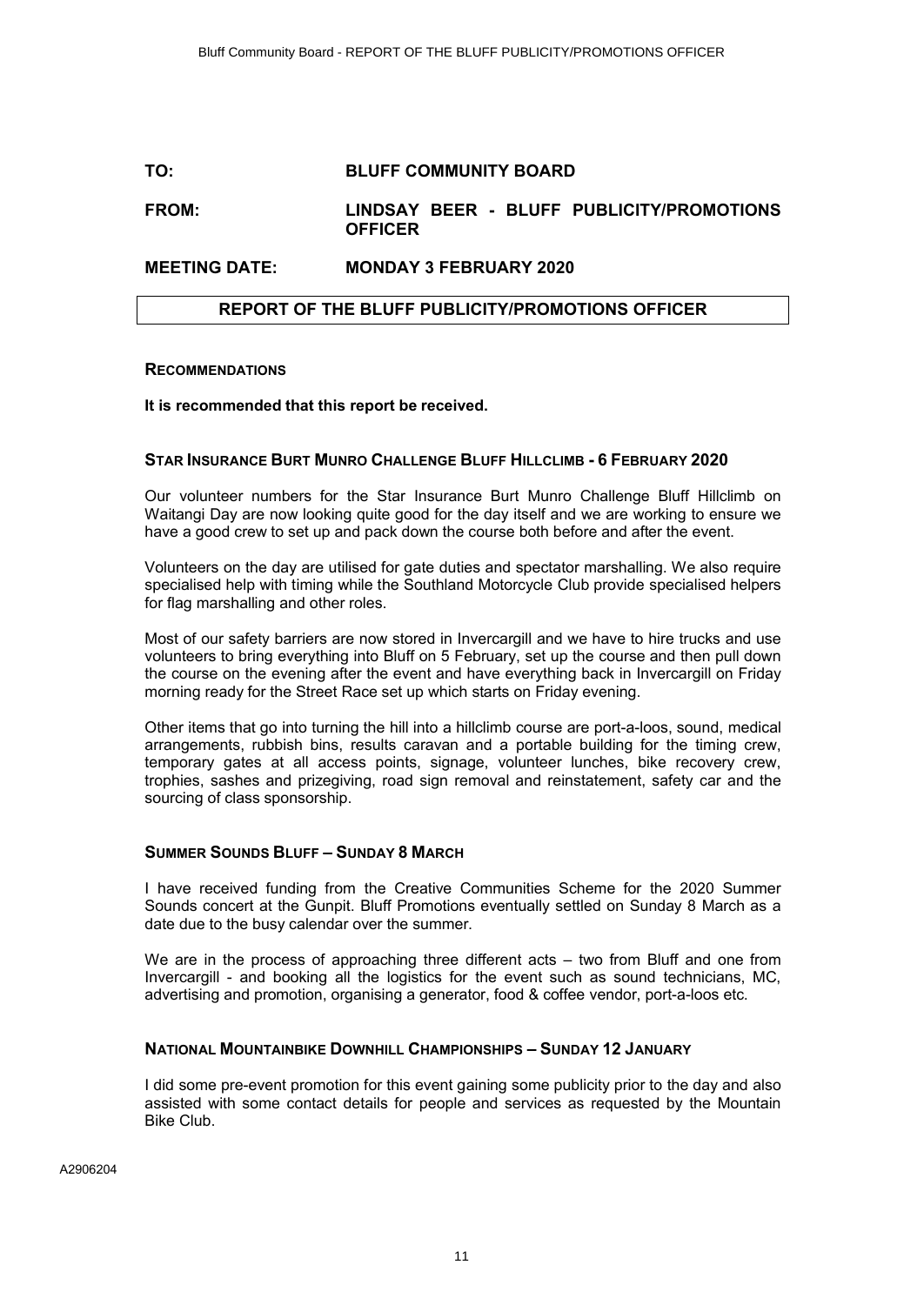#### **SOUTHLAND ANNUAL CHEESE ROLL – SUNDAY 16 FEBRUARY**

I have been liasing with the Red Cross re their Southland Annual Cheese Roll on Lee Street from 11am to 2.00 pm on Sunday 16 February.

The event is a fundraiser for the Red Cross and has categories for 16 & under, over 16 and groups to build a "contraption" to which a 1kg block of cheese can be attached and raced downhill.

## **TRY WHANAU TRIATHLON – SUNDAY 22 MARCH**

I have started work on a few initial tasks around this event.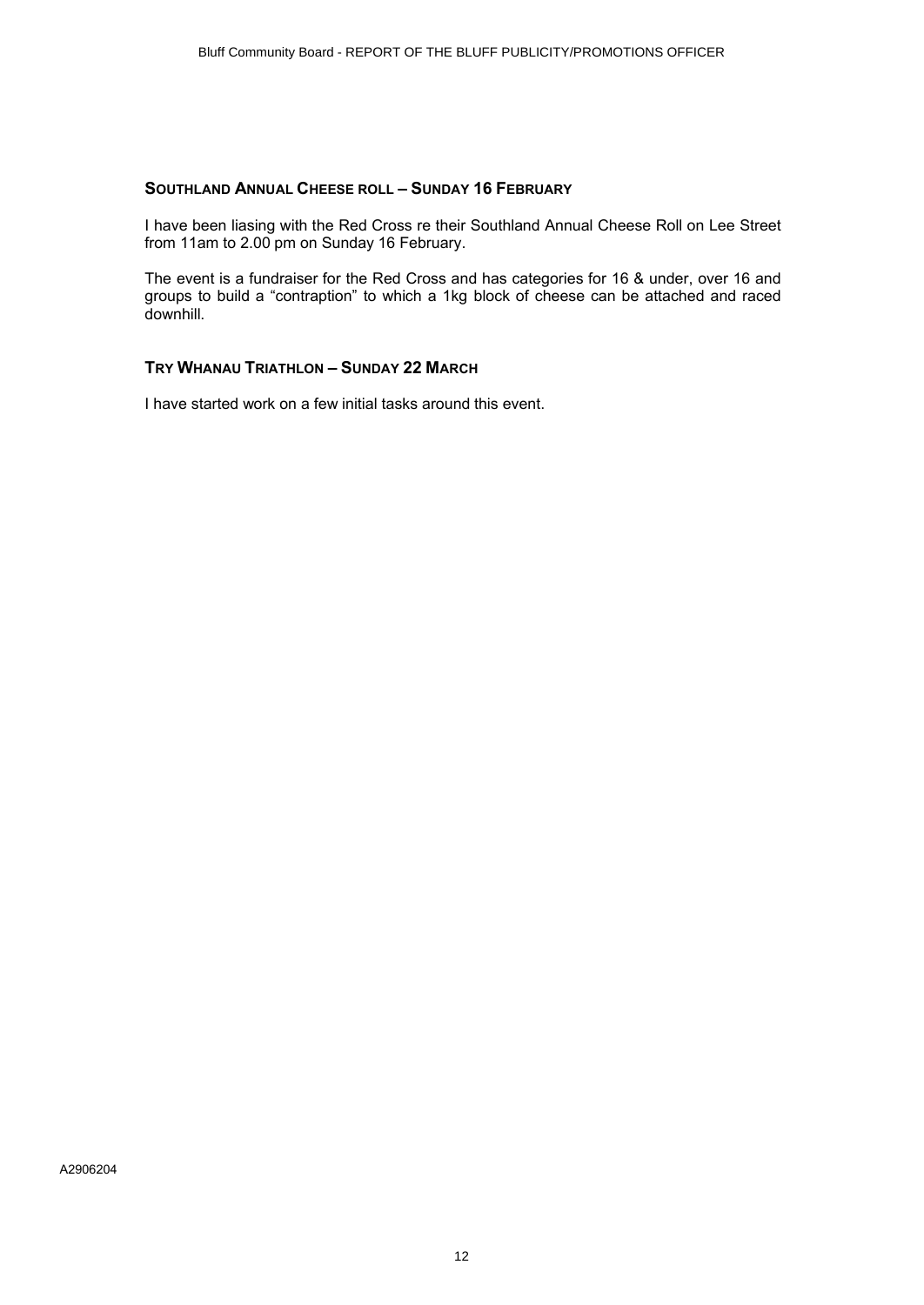### <span id="page-12-0"></span>**TO: BLUFF COMMUNITY BOARD**

#### **FROM: RUSSELL PEARSON – ROADING MANAGER**

### **MEETING DATE: MONDAY 3 FEBRUARY 2020**

## **BLUFF ACTION SHEET**

#### **SUMMARY**

This report provides an update on the Action Sheet.

#### **RECOMMENDATION**

#### **That the report "Bluff Action Sheet" be received.**

#### **IMPLICATIONS**

| 1. | Has this been provided for in the Long Term Plan/Annual Plan?<br>Yes.                                                               |
|----|-------------------------------------------------------------------------------------------------------------------------------------|
| 2. | Is a budget amendment required?<br>No.                                                                                              |
| 3. | Is this matter significant in terms of Council's Policy on Significance?<br>No.                                                     |
| 4. | Implications in terms of other Council Strategic Documents or Council Policy?<br>None.                                              |
| 5. | Have the views of affected or interested persons been obtained and is any further<br>public consultation required?<br>Not required. |
| 6. | Has the Child, Youth and Family Friendly Policy been considered?<br>$N/A$ .                                                         |

#### **FINANCIAL IMPLICATIONS**

No financial issues have been raised.

#### **ACTION SHEET**

The Action Sheet has been attached (refer to *Appendix 1*).

A2886120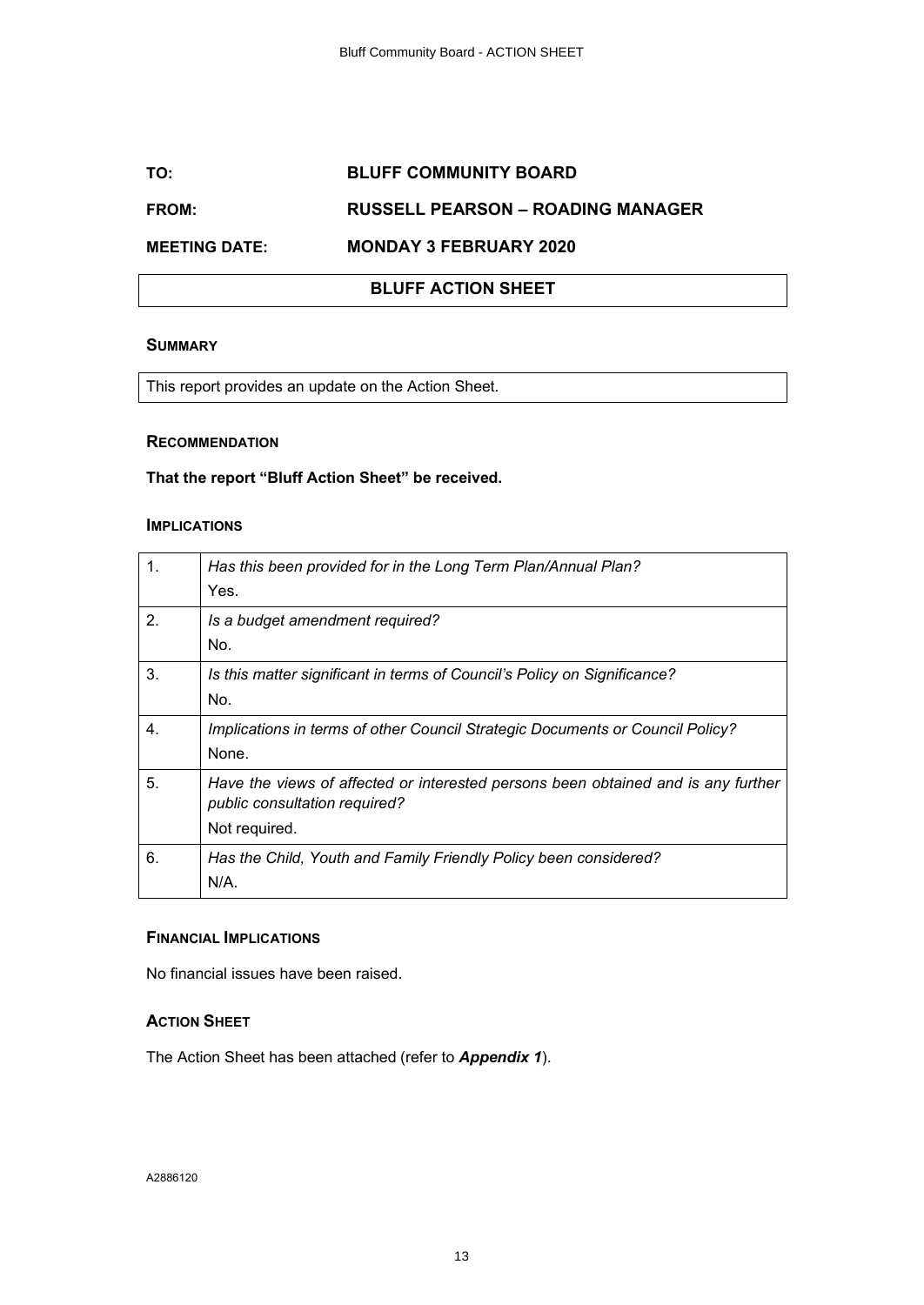#### Bluff Community Board - ACTION SHEET

#### **APPENDIX 1**

#### A2886182

#### **Bluff Inspection Action Sheet**

<span id="page-13-0"></span>

|  | Item Year Responsibility Area Issues |                           | <b>Actions</b>                                                                                                                                                                                                                                                                                                                                                                                                                                                                                                                                                  | <b>ICC Contact</b> | Anticipated Timeframe Completed |
|--|--------------------------------------|---------------------------|-----------------------------------------------------------------------------------------------------------------------------------------------------------------------------------------------------------------------------------------------------------------------------------------------------------------------------------------------------------------------------------------------------------------------------------------------------------------------------------------------------------------------------------------------------------------|--------------------|---------------------------------|
|  |                                      |                           |                                                                                                                                                                                                                                                                                                                                                                                                                                                                                                                                                                 |                    |                                 |
|  | 4 2018 Parks                         | Rowing club beach erosion | Awaiting direction and discussion at the meeting. No further current action but does highlight risks around filled areas and Parks<br>erosion.                                                                                                                                                                                                                                                                                                                                                                                                                  |                    | Hold                            |
|  | 2018 Parks                           | J G Ward Reserve          | Vehicles are using this area as access to the back of the sections. One property has put new gate onto the Reserve for<br>access and Parks have received complaints. A joint Parks / Building Consents letter will be sent to the resident. There are<br>now 4-5 properties using this illegal access onto a Reserve. This needs the Board's support and residents asked to stop.<br>Awaiting response from Building Consents. Parks Assets are planning to contact owners and discuss. If it is not resolved it<br>could become harder to solve in the future. | Parks              | Hold awaiting response          |

|               | 2019 Roading | Gore Street Road Verge (fuel tanks) | Parks. Mobil and the 2024 Group are working together to develop a plan for the area. Discussion held on how the area will Russell Pearson<br>continue to be maintained after new plantings are installed. Suggestion that a grant could be provided to give time for<br>future costs to be considered in the Annual Plan. Comments about certainty of funding.<br>Further work with the planned cycleway and the work from the 2024 Group needs to be incorporated in a wider plan for the<br>area. Cycle trail design still being completed. |                        | <b>Nov-19</b>                 |
|---------------|--------------|-------------------------------------|-----------------------------------------------------------------------------------------------------------------------------------------------------------------------------------------------------------------------------------------------------------------------------------------------------------------------------------------------------------------------------------------------------------------------------------------------------------------------------------------------------------------------------------------------|------------------------|-------------------------------|
|               | 2019 Roading | Foreshore Road by Shannon Street    | Lupins had been sprayed and area could need a tidy up. Contractor to check. Check being undertaken to make sure<br>spraying has been effective.                                                                                                                                                                                                                                                                                                                                                                                               | Russell Pearson        | Complete                      |
|               | 2019 Parks   | Boat Ramp - Swimming Area           | Detailed design of boat ramp underway, sub-division of land progressing, tender documentation being compiled. Some<br>work was undertaken on the West jetty to make it safe.                                                                                                                                                                                                                                                                                                                                                                  | Leslev McCov           | TBC - Dependant on<br>tenders |
|               | 2019 Roading | Stirling Point                      | Footpath is still awaiting decisions. Parking Options Study is planned by Stafford Group. Vegetation around the viewing<br>platform needs a tidy. Light at sign is damaged and needs repaired.<br>Contractor instructed to repair light. Report to be discussed at future workshop with Board and Councillors.                                                                                                                                                                                                                                | <b>Russell Pearson</b> | Hold                          |
|               | 2019 Roading | Gun Pit Road Carpark                | DOC keen to work with Council on a carparking option and DOC planning further improvements. Further investigation<br>needed into what carparking is possible. Road into the area is unsealed and needs to be sealed if used as carpark.<br>Concepts are contained in the Strategic Plan.<br>This work needs to be tied into Stirling Point actions. Meeting held with DOC but needs some planning to tie into a funded<br>plan.                                                                                                               | Russell Pearson        | Hold                          |
|               | 2019 Roading | Gorse in Roadsides                  | Areas visited which have gorse starting to grow, including Bann and Barrow Street. Roading to follow up. More spraying<br>and remedial work is required and follow up needed.<br>Contractor will be instructed to recheck berm areas and respray as necessary.<br>Next round of spraying is being undertaken and further audits will occur. The kerb side spray is finished and the noxious<br>sprav is due in November.                                                                                                                      | Russell Pearson        |                               |
|               | 2019 Parks   | <b>Bluff War Memorial</b>           | Subsidence of ground under the memorial, a report has been undertaken for options. Need to consider consultation on<br>options.                                                                                                                                                                                                                                                                                                                                                                                                               | Michele Frev           |                               |
|               | 2019 Parks   | <b>Information Kiosk</b>            | Steering group established with members from Bluff Community Board, Bluff 2024, Bluff promotions and looking to find<br>member from Bluff Motepohue Trust. Detailed design is underway. Steering groups working with Parks staff on funding<br>application document to avail of new or potential funding options available.                                                                                                                                                                                                                   | Lesley McCoy           |                               |
| 11            | 2020 Parks   | Stirling Point Lighthouse Track     | Renewal begins 16th January                                                                                                                                                                                                                                                                                                                                                                                                                                                                                                                   | Leslev McCov           | Feb-20                        |
| 12 2020 Parks |              | Gore Street Plavaround              | New equipment programmed to be installed Febraury, other minor works also programmed for same time                                                                                                                                                                                                                                                                                                                                                                                                                                            | Leslev McCov           | Feb-20                        |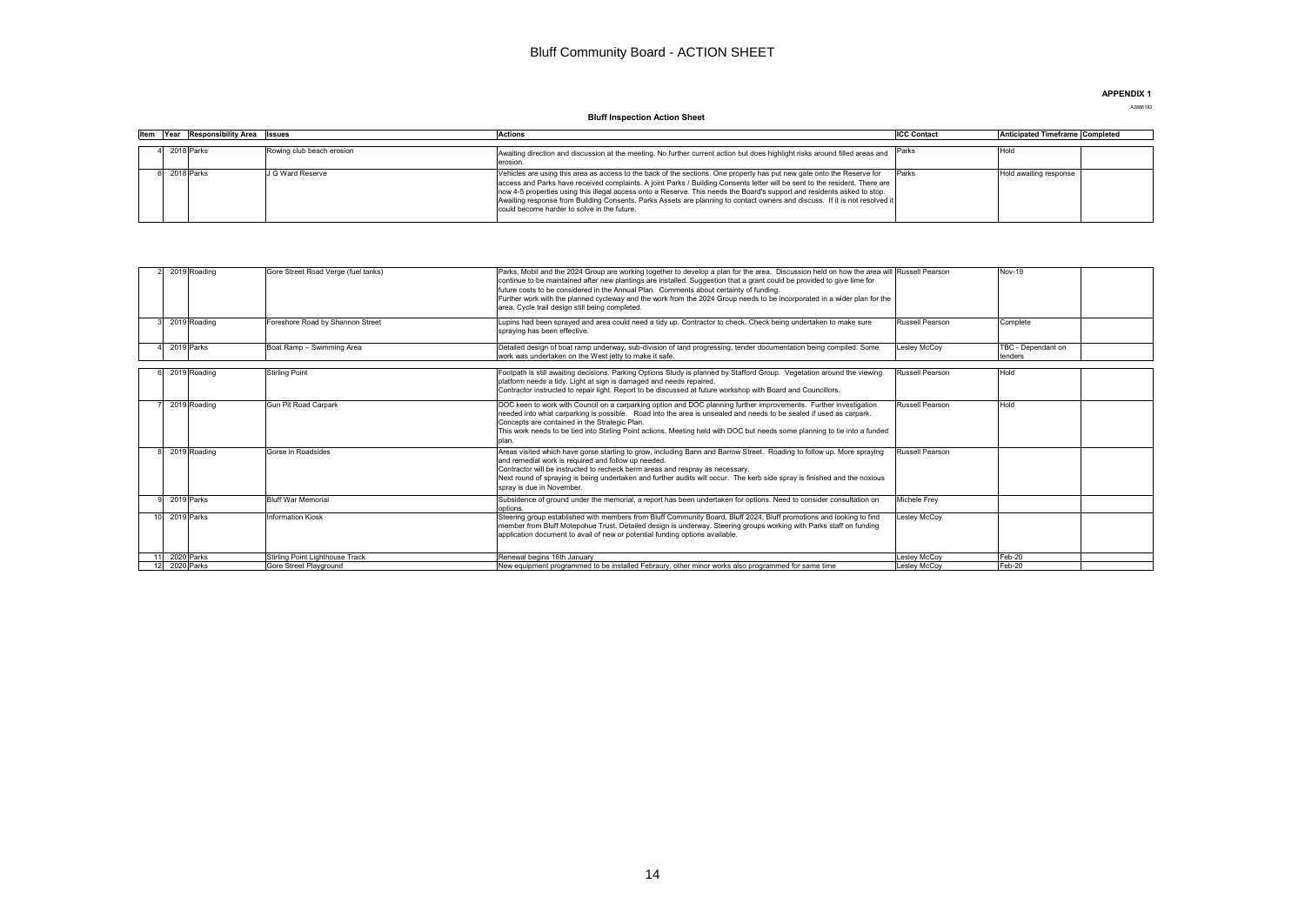Bluff Refuse Transfer Site

 Malcolm Loan explained the compactor would be transferred from Invercargill. It will have more capacity than the current. The compactor is owned by the Contractor. Green waste is processed when there is sufficient material, which could be annually. Gore Street Road Verge ( Fuel tanks) Mobil and the 2024Group are working together to develop a plan for the area. Discussion held on how the area will continue to be maintained after new plantings are installed. Susession that a grant could be provided to give time for future costs to get considered in the Annual Plan. ] Comments about certainty of funding • Foreshore Road by Shannon St Lupins had been sprayed and area could need a tidy up<br>• Boat Ramp – Swimming Area<br>Current boat ramp funding does not include any swimming options<br>Discussion on the current parking of boats adjacent to the ramp which will n Discussed the ES Clean Hull Boat Maintenance area and that ES was funding this It was noted that the Swimming Concept Area is included in the Bluff Strategic Plan. • Gore Street – Hedge by Morrison's Beach Agreed that a major trim would be undertaken before a decision is made to remove it. • Stirling Point Footpath is still awaiting decisions Parking Options Study is planned by Stafford Group Vegetation around the viewing platform needs a tidy Light at sign is damaged and needs repaired • Gun Pit road Carpark DOC keen to work with Council on a carparking option and DOC planning further improvements Further investigation needed into what carparking is possible Road into the area is unsealed and needs to be sealed if used as carpark Concepts are contained in the Strategic Plan • Gorse in Roadsides Areas visited which has gorse starting to grow, including Bann and Barrow Street Roading to follow up • Sweeping Frequency Some areas look to have not been adequately swept Some grass still in the channels